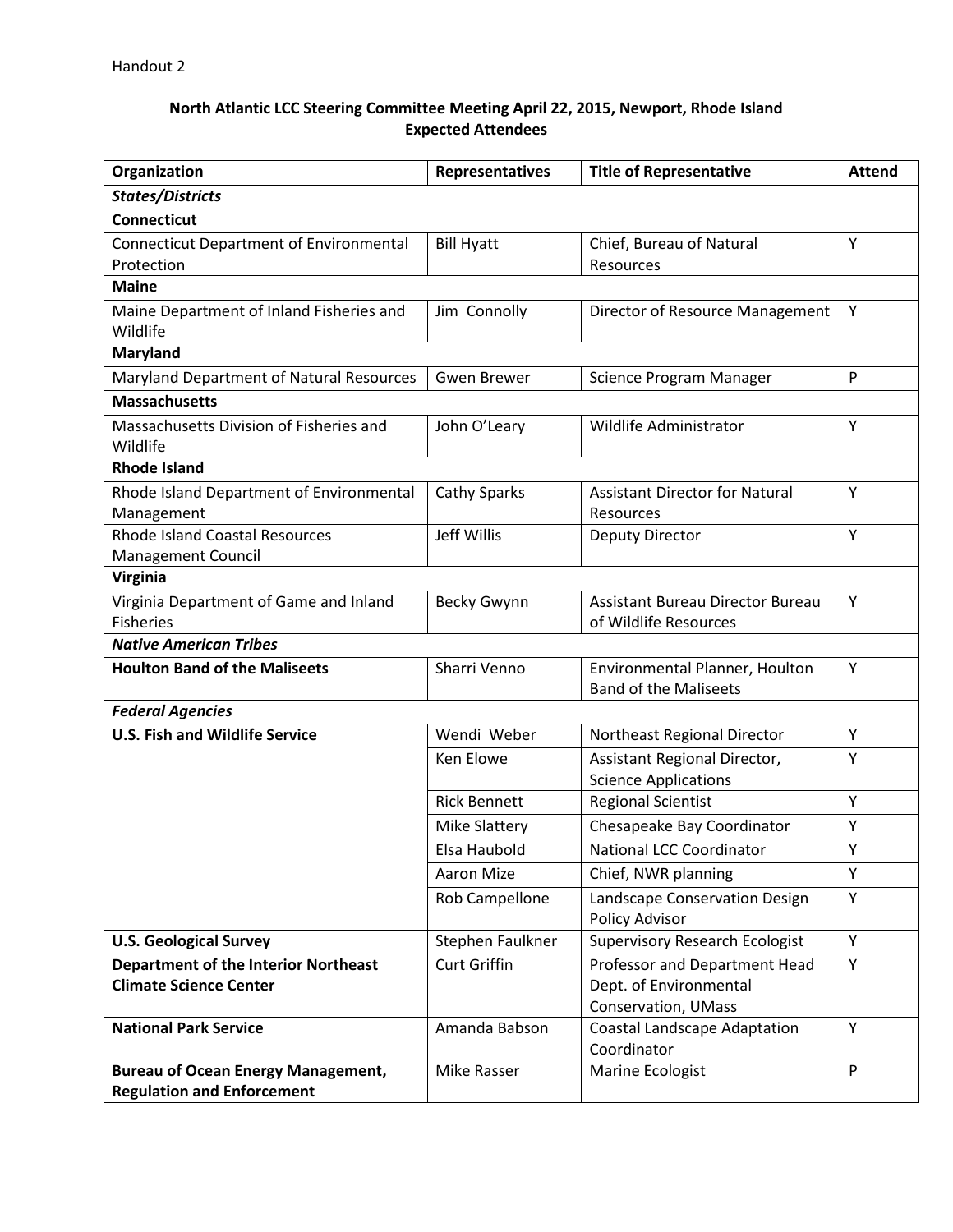## **North Atlantic LCC Steering Committee Meeting April 22, 2015, Newport, Rhode Island Expected Attendees**

| Organization                                    | <b>Representatives</b> | <b>Title of Representative</b>        | <b>Attend</b>             |
|-------------------------------------------------|------------------------|---------------------------------------|---------------------------|
| <b>National Oceanic and Atmospheric</b>         | <b>Ellen Mecray</b>    | Regional Climate Coordinator          | Y                         |
| Administration                                  |                        |                                       |                           |
| <b>U.S. Environmental Protection Agency</b>     | <b>Bill Jenkins</b>    | Director, Office of Environmental     | Y                         |
|                                                 |                        | <b>Information and Analysis</b>       |                           |
|                                                 | Anne Kuhn              | Office of Research and                | Y                         |
|                                                 |                        | Development                           |                           |
|                                                 |                        | <b>Atlantic Ecology Division</b>      |                           |
| <b>U.S. Forest Service</b>                      | <b>Roger Simmons</b>   | Natural Resources Staff Officer       | Y                         |
|                                                 |                        | <b>White Mountain National Forest</b> |                           |
| <b>U.S. Army Corps of Engineers</b>             | Roselle Henn           | Deputy Director, National             | Y                         |
|                                                 |                        | Planning Center for Coastal Storm     |                           |
|                                                 |                        | <b>Risk Management</b>                |                           |
| <b>Canadian Partners</b>                        |                        |                                       |                           |
| Environment Canada Canadian Wildlife            | Garry Donaldson        | Acting Director, Atlantic Region      | $\mathsf{P}$              |
| Service                                         |                        |                                       |                           |
| Association of Fish and Wildlife Agencies       | Dean Smith             | NAWMP Coordinator, Wildlife           | Y                         |
|                                                 |                        | Liaison                               |                           |
| <b>Non-governmental Organizations</b>           |                        |                                       |                           |
| <b>Ducks Unlimited</b>                          | Sarah Fleming          | <b>Great Lakes Atlantic Region</b>    | Υ                         |
| <b>Manomet Center for Conservation Sciences</b> | Eric Walberg           | <b>Climate Director</b>               | Y                         |
| <b>National Wildlife Federation</b>             | Chris Hilke            | Program Manager                       | Υ                         |
|                                                 |                        | <b>Climate Adaptation Program</b>     |                           |
|                                                 |                        | Northeast Regional Office             |                           |
| The Nature Conservancy                          | Kim Lutz               | <b>Connecticut River Coordinator</b>  | Y                         |
| New England Wildflower Society                  | <b>Bill Brumback</b>   | <b>Conservation Director</b>          | Y                         |
| <b>Trust for Public Land</b>                    | Jad Daley              | Director, Climate Conservation        | P                         |
|                                                 |                        | Program                               |                           |
|                                                 | Marc Matsil            | <b>New York State Director</b>        | Y                         |
| Wildlife Management Institute                   | Scot Williamson        | <b>Vice President</b>                 | Y                         |
| <b>Wildlife Conservation Society</b>            | Zoe Smith              | Director, Adirondacks Program         | $\boldsymbol{\mathsf{P}}$ |
|                                                 | Michale Glennon        | Adirondack Landscape Science          | Υ                         |
|                                                 |                        | Coordinator                           |                           |
|                                                 | Heidi Kretser          | Livelihoods and Conservation          | Y                         |
|                                                 |                        | Coordinator                           |                           |
| <b>Adjacent LCCs (Ex-Officio members)</b>       |                        |                                       |                           |
| Appalachian LCC                                 | Cal Dubrock            | Appalachian LCC Coordinator           | Υ                         |